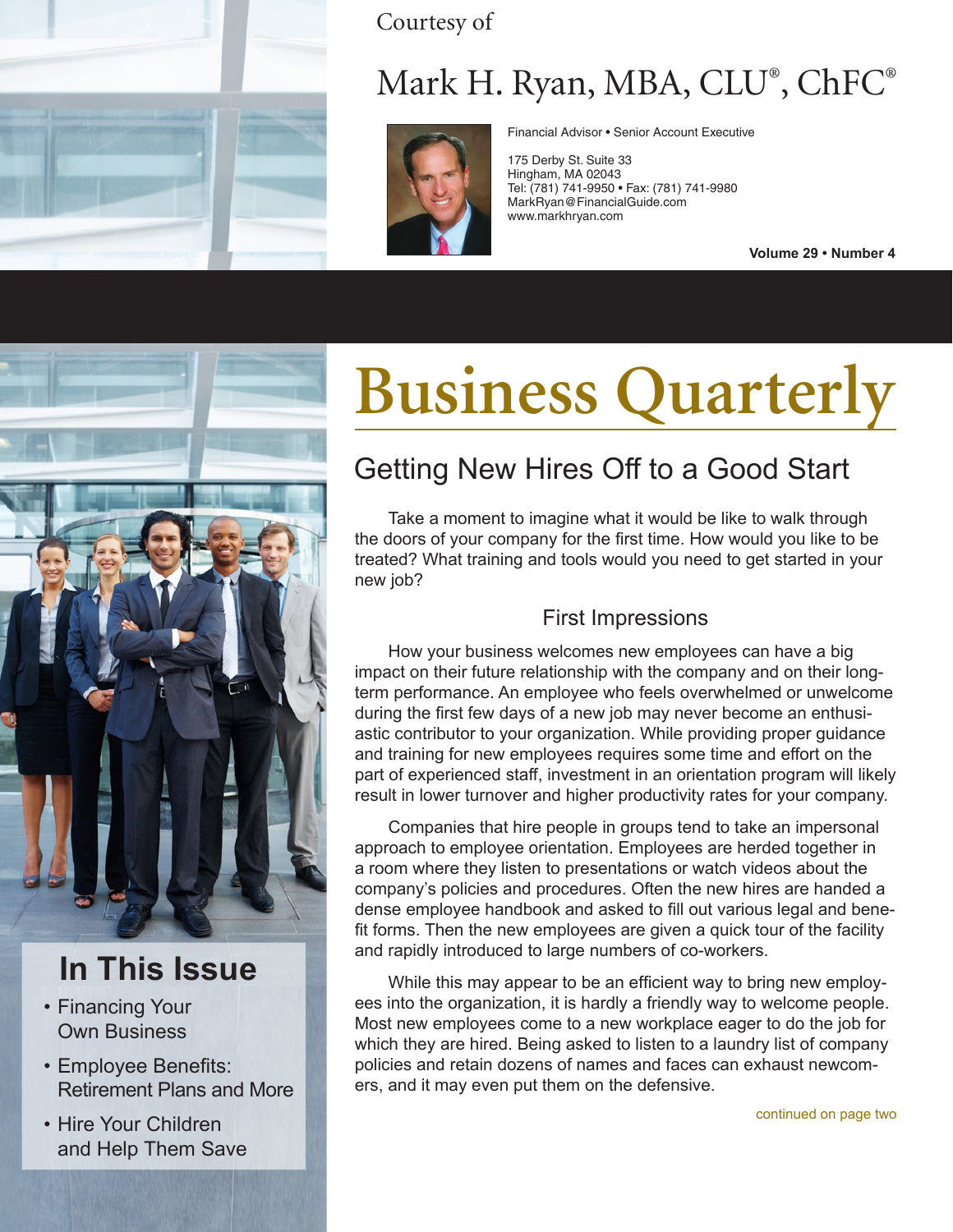#### Getting New Hires Off to a Good Start continued from page one

### Information, Orientation, and Training

Smaller companies frequently pride themselves on avoiding the cookie-cutter approach to employee orientation, but other problems can arise when companies do not have a Human Resources professional to handle the orientation process. Failing to provide essential information is, potentially, even worse than inundating the new hire with details of policies and procedures. It is also highly embarrassing and uncomfortable for both the employee and the employer when a new hire arrives for the first day of work only to discover no desk, computer, or other tools have been assigned for his or her use.

There are certain types of information employees must be given before they can begin their jobs, such as safety rules or time card policies. If possible, this vital information should be delivered by the employee's immediate supervisor. By sitting down with the employee on the first day to discuss the duties of the position, as well as any essential procedural information, the supervisor begins to build a relationship with the new hire. If the supervisor does not have the time to conduct the orientation personally, an experienced employee may be assigned to guide the new hire, possibly serving as a mentor for the first few days or weeks. In addition to having an HR manual to reference, new employees should know whom to ask when questions arise.

To make a new employee feel welcome, coworkers may want to make a point of inviting him or her to join them at lunch or break time. Establishing friendly and professional relationships with co-workers can help an employee feel more comfortable in a new environment, and this may ultimately inspire greater loyalty to the company.

Inadequate or improper training sets up a new employee for failure. Newly hired workers may have the skills necessary to do the job, but they will generally require some guidance and instruction to understand the processes and procedures particular to your company. It is worth remembering that new employees are usually anxious and uncertain about how they are expected to behave and perform. Providing clear and thorough training will ease that nervousness, enabling the employee to carry out his or her duties more competently and confidently. If a new hire makes a mistake, it may be because training was not sufficient. Before reprimanding a new employee, consider whether the mistake was primarily the fault of the individual or of the organization.

Productivity and morale among all staff members can be negatively affected when new employees are not given the information, the tools, and the support they need to do their jobs well. An effective orientation program may minimize the chances that a promising new hire could turn out to be "a bad fit" who must be replaced.

## Financing Your Own Business

Starting a new business can be an exciting adventure. Finding the location, formulating a business plan, and hanging the "Open" sign may fulfill one of your long-cherished dreams. However, securing capital to begin operations during a tight economy can be challenging. There are a number of potential sources of financing to consider. Some entrepreneurs are able to secure bank loans or venture capital, while others may qualify for a guaranteed loan through the Small Business Administration (SBA). Other prospective business owners turn to family members or friends for financial support.

Typically, personal funds are the primary source of start-up capital, and many successful entrepreneurs have used their own financing to get started. Although some prospective entrepreneurs prefer

to assume the risk rather than share the equity by financing their start-ups out of their own pockets, others may be unable to raise sufficient capital from outside sources.

Here are some key reasons why business owners may choose to personally finance their own ventures:

**Control.** Entrepreneurs are often willing to assume greater risk in order to retain greater control over their businesses. A dilution in ownership could result in a less focused business. Founders who wish to retain control but require start-up capital from outside sources may want to consider including a **"buy-back" clause** in the financing agreement.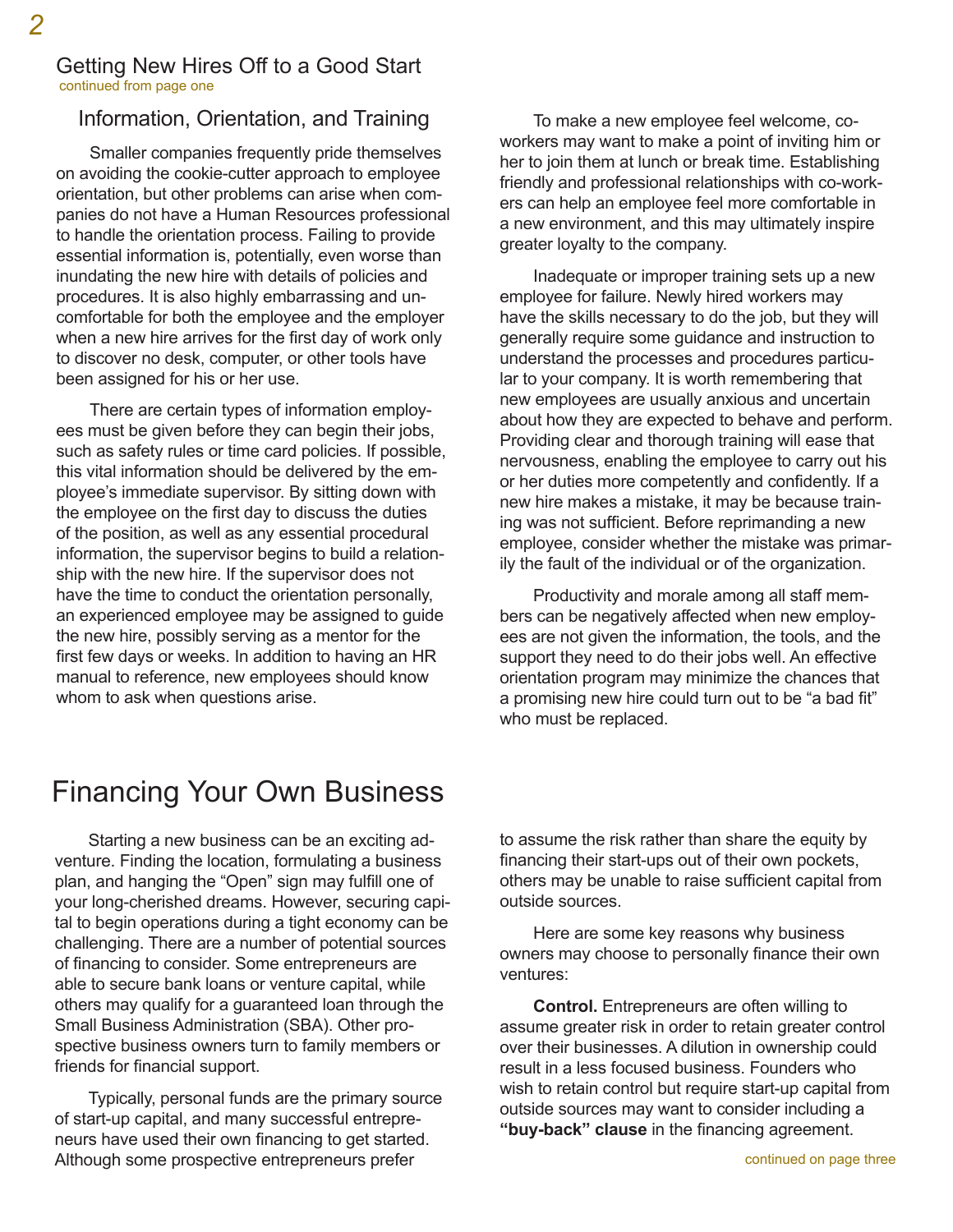## Employee Benefits: Retirement Plans and More

As an employer, you know that retirement benefits are an integral part of your employees' overall compensation package. Offering a retirement plan can be beneficial for both you and your employees. It can demonstrate to valued employees, or prospective employees, that your concern for their welfare extends beyond the office walls and their years of service. There are a number of different retirement options available, including the following:

**Defined contribution** plans, such as a **401(k)**, let employees contribute a percentage of pretax salary, with restrictions, into a retirement account that allows earnings to grow tax deferred. Employers have the option of matching contributions, up to a predetermined percentage and subject to a maximum.

A **Simplified Employee Pension (SEP)** is a common retirement plan option for employers with 100 or fewer employees. With SEPs, employers use **Individual Retirement Accounts (IRAs)** as a way of providing employees with a pension benefit.

**Savings Incentive Match Plans for Employees (SIMPLEs)** are also designed for employers with 100 or fewer employees. This type of plan uses either IRAs or 401(k)s to provide a retirement benefit for employees.

**Defined benefit** plans, or pension plans, provide an employee with a retirement benefit,

#### Financing Your Own Business continued from page two

**Speed and Simplicity.** Some small businesses may be launched quickly and relatively easily with personal funds. Entrepreneurs usually have a solid understanding of their business needs and are able to project the initial costs of doing business. Consequently, they may prefer to avoid the time and intrusion of outside scrutiny.

**Modest Needs.** Many owners may be able to begin operations with only a modest cash infusion. For instance, some of the most common types of businesses—franchises, start-ups, and small family businesses—may not require capital-intensive planning at the outset. In particular, service businesses may tend to have lower initial operating costs and a shorter "burn rate" (i.e., the length of time before achieving a positive cash flow).

**Expertise Counts.** Most start-up businesses require specialized knowledge or expertise that

generally based on the employee's length of service, salary, and a benefit formula that typically calculates the average of the employee's earnings over a prescribed period of time.

In deciding which type of retirement plan to offer, you may want to consider the following: the ages and compensation histories of employees, level of employer contributions anticipated, your company's profit history, plan administration costs, and the expected length of time the plan will exist. A wide variety of plans are available to you, and so it makes sense to choose a benefit package that best suits your business.

#### More Than Retirement

Employers may want to offer their employees numerous additional benefits that can serve to improve the employees' quality of life. These include, but are not limited to, flexible spending accounts (FSAs), dependent care accounts, medical expense reimbursement accounts, vacation and sick-time benefits, maternity benefits, adoption benefits, employee assistance programs, fitness club memberships, credit unions, and the use of company vehicles.

Services and programs that help employees may result in improved satisfaction levels, greater employee retention, and increased productivity.

enables the owner to personally manage operations. Some of the most popular ventures are construction companies, restaurants, cleaning services, automotive repair shops, beauty salons, computer repair services, and consulting services. In these types of businesses, many of the start-up costs have already been "paid in the trenches" before the company is founded.

Owning your own company may be an attainable goal. If you are contemplating starting a business, contact local banks, business organizations, trained professionals, and even family members and friends for advice and support. You never know who may be ready to lend a hand. Remember, a sound financial plan outlining your capital resources and requirements is an important first step on the road to fulfilling your dream.